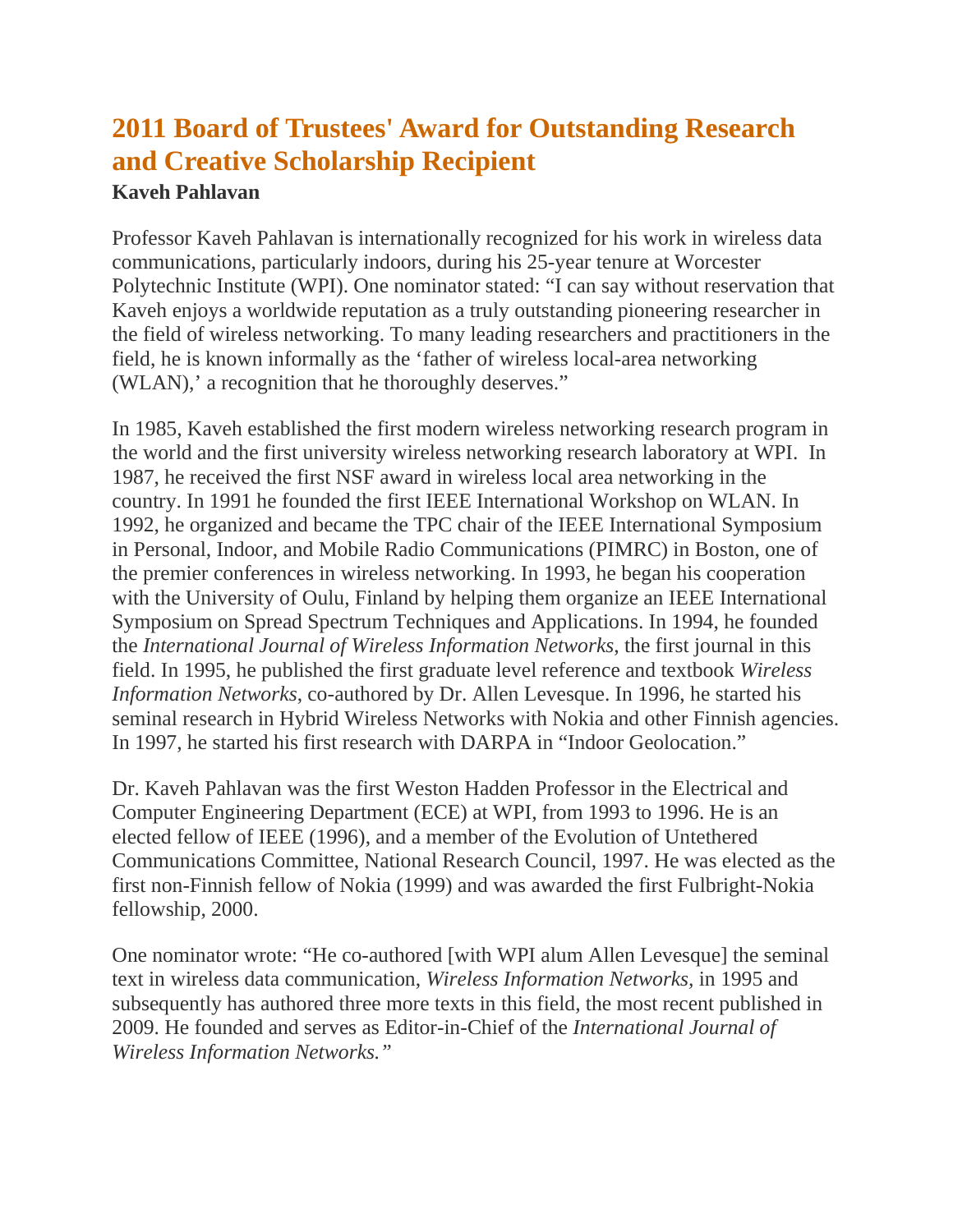Another international nominator wrote: *"*Kaveh has published numerous seminal visionary and technical papers in wireless networking and localization, which have been the focal point of his research since the mid-1980's." Dr. Kaveh Pahlavan has published 64 refereed journal papers, 14 book chapters, 5 text books, and 103 conference papers and abstracts.

"Perhaps most significant for an academic, Kaveh has a superb record of mentoring PhD students, who demonstrate outstanding career success in industry and academia. Finally, Kaveh's work has been recognized internationally and has been supported by the National Science Foundation and the Department of Defense, among other agencies and corporation," a nominator stated. During his tenure at WPI, Dr. Pahlavan directed 23 Ph.D. dissertations. Since 1995, he has received 26 research grants as PI, co-PI and co-investigator, with research funding exceeding \$7 million.

On the impact of Kaveh's work, one nominator wrote: "I have personally followed Prof. Pahlavan's work over the past 23 years, and have seen the impact that he and his students have had on the wireless communications industry that we all enjoy and take for granted today. Pahlavan's early work in understanding the radio channel paved the way for Wireless Local Area Networks, wireless PBX telephone systems, and factory logistic systems that are now commonplace. More recently, his work in position location has helped create new applications that will become vital as social networking and wireless devices merge."

Another international nominator wrote: "Prof. Pahlavan is one of the world's leading researchers in the field of wireless networking. He has made sustained contributions to this field throughout his career, but I would say that his most notable contributions have been in the development of two major wireless technologies: wireless local area networks (known today at "WiFi" networks) and wireless geo-location. He was among the very first researchers to become active in the study of each of these technologies, both of which have had enormous impact both within the field of communications engineering and on society at large. It is safe to say that these technologies would not exist as we know them today without his pioneering contributions to them."

Professor Pahlavan has strongly exemplified the qualities of scholar, researcher, and teacher for which we honor him with this award and by which he has brought enduring recognition and acclaim to this university.

In recognition of his significant contributions to the field of Electrical and Computer Engineering, especially his contributions and far-reaching impact on the development of modern wireless networks and consequently on society, it is with great pride that